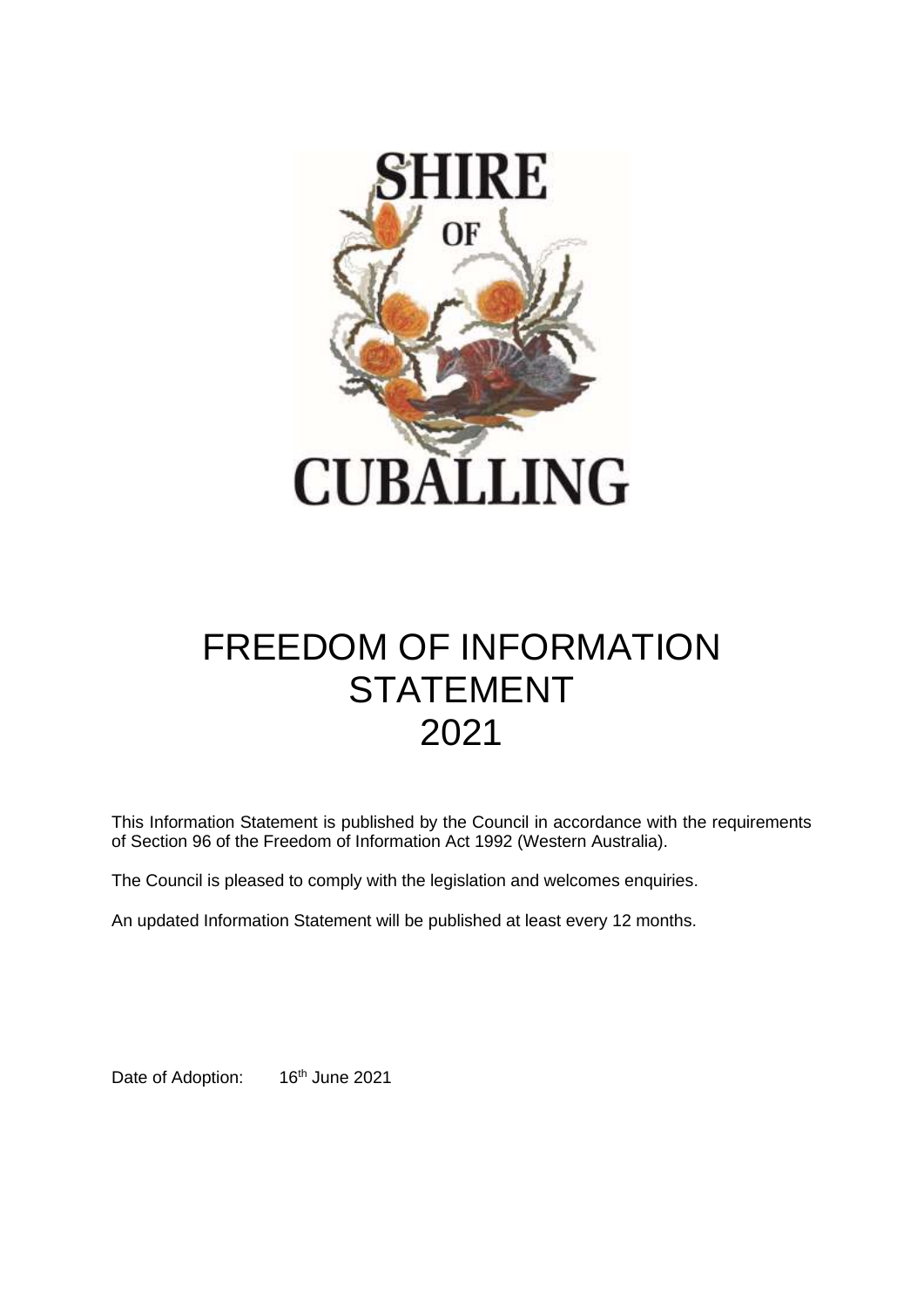## **Table of Contents**

| 1.  |      | <b>MISSION STATEMENT</b>                                  | 3              |
|-----|------|-----------------------------------------------------------|----------------|
| 2.  |      | <b>DETAILS OF LEGISLATION ADMINISTERED</b>                | $\mathsf 3$    |
| 3.  |      | <b>COUNCIL STRUCTURE</b>                                  | 3              |
| 4.  |      | <b>DETAIL OF DECISION MAKING PROCESS</b>                  | 3              |
|     | 4.1  | <b>MINUTES</b>                                            | 4              |
| 5.  |      | SHIRE OF CUBALLING SHIRE COUNCILORS                       | 4              |
| 6.  |      | <b>DELEGATIONS</b>                                        | 4              |
| 7.  |      | SERVICES FOR THE COMMUNITY                                | 5              |
| 8.  |      | <b>PUBLIC PARTICIPATION</b>                               | 5              |
|     | 8.1  | <b>COUNCIL MEETINGS</b>                                   | 5              |
|     | 8.2  | <b>COMMUNITY CONSULTATION</b>                             | 6              |
| 9.  |      | <b>ACCESS TO DOCUMENTS</b>                                | 6              |
|     | 9.1  | DOCUMENTS AVAILABLE FOR INSPECTION                        | 6              |
| 10. |      | OTHER INFORMATION REQUESTS                                | 6              |
|     | 10.1 | <b>FOI OPERATIONS:</b>                                    | 6              |
|     | 10.2 | <b>FREEDOM OF INFORMATION APPLICATIONS:</b>               | $\overline{7}$ |
|     | 10.3 | <b>FREEDOM OF INFORMATION CHARGES</b>                     | $\overline{7}$ |
| 11. |      | <b>ACCESS ARRANGEMENTS</b>                                | 8              |
| 12. |      | <b>NOTICE OF DECISION</b>                                 | 8              |
| 13. |      | <b>REFUSAL OF ACCESS</b>                                  | 8              |
| 14. |      | <b>ATTACHMENTS</b>                                        | 8              |
|     |      | ATTACHMENT 1 - APPLICATION FOR ACCESS TO DOCUMENTS        | 9              |
|     |      | FIGURE 1 - SHIRE OF CUBALLING ORGANISATIONAL STRUCTURE AT |                |
|     |      | 31 <sup>st</sup> May 2020                                 | 11             |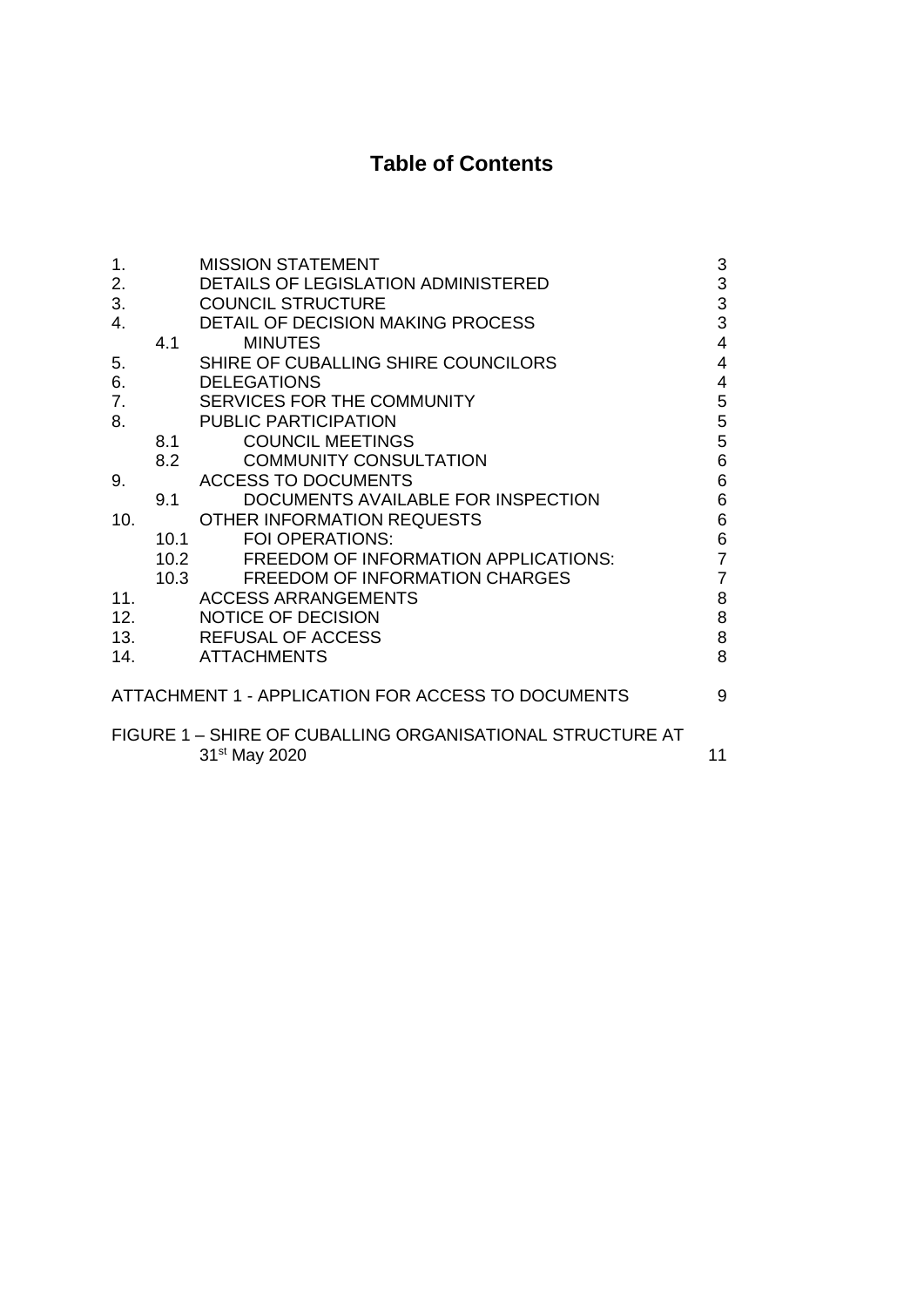## **1. MISSION STATEMENT**

The Shire of Cuballing operates in a relatively stable environment in which the expectations and requirements of the community and government, as well as environmental and economic factors impact on its activities and overall performance.

Council is committed to improve the quality of life of the residents of the Shire of Cuballing through services based on the principles of quality, equity, value and responsiveness and to ensure operations of the Shire are conducted in a cost efficient and effective manner as not to unfairly impose upon its ratepayers and residents.

The objectives of Council is to ensure that the Shire of Cuballing is a progressive, diverse and caring community, with access to modern services and infrastructure, in a unique part of the world.

By these means, the community confidence in the Shire as an efficient provider of services and an effective manager of its resources will be gained.

## **2. DETAILS OF LEGISLATION ADMINISTERED**

Including, yet not limited to:

- Local Government Act 1995;
- Freedom of Information Act 1992;
- Dog Act 1976;
- Planning and Development Act 2005; and
- all other legislation relevant to Local Government functions

## **3. COUNCIL STRUCTURE**

The Shire of Cuballing consists of seven (6) Councillors including the Shire President.

Local Government Elections are held in October of every second year. Councillors are elected for a four year term with three members retiring at each election. Extraordinary elections are held to fill any vacancies which may have occurred during the year.

The President of the Council is elected by the Councillors at the first meeting following each ordinary election.

Council is the decision making body of all policy matters. The Chief Executive Officer reports to Council and the present Shire organisational structure is shown in Figure 1 (attached).

## **4. DETAIL OF DECISION MAKING PROCESS**

Ordinary meetings of full Council are generally held on the third Wednesday of each month with exception that no meeting is held in January.

Council Meetings normally commence 2:00pm and the date and time of the meeting are advertised locally. Members of the public are welcome to attend and Public Question Time is an early item of business.

The main business of the meeting is to consider and make resolutions.

Correspondence and applications on any matters to be considered by Council must be received at the Council office at least two week prior to the week of the Council meeting if they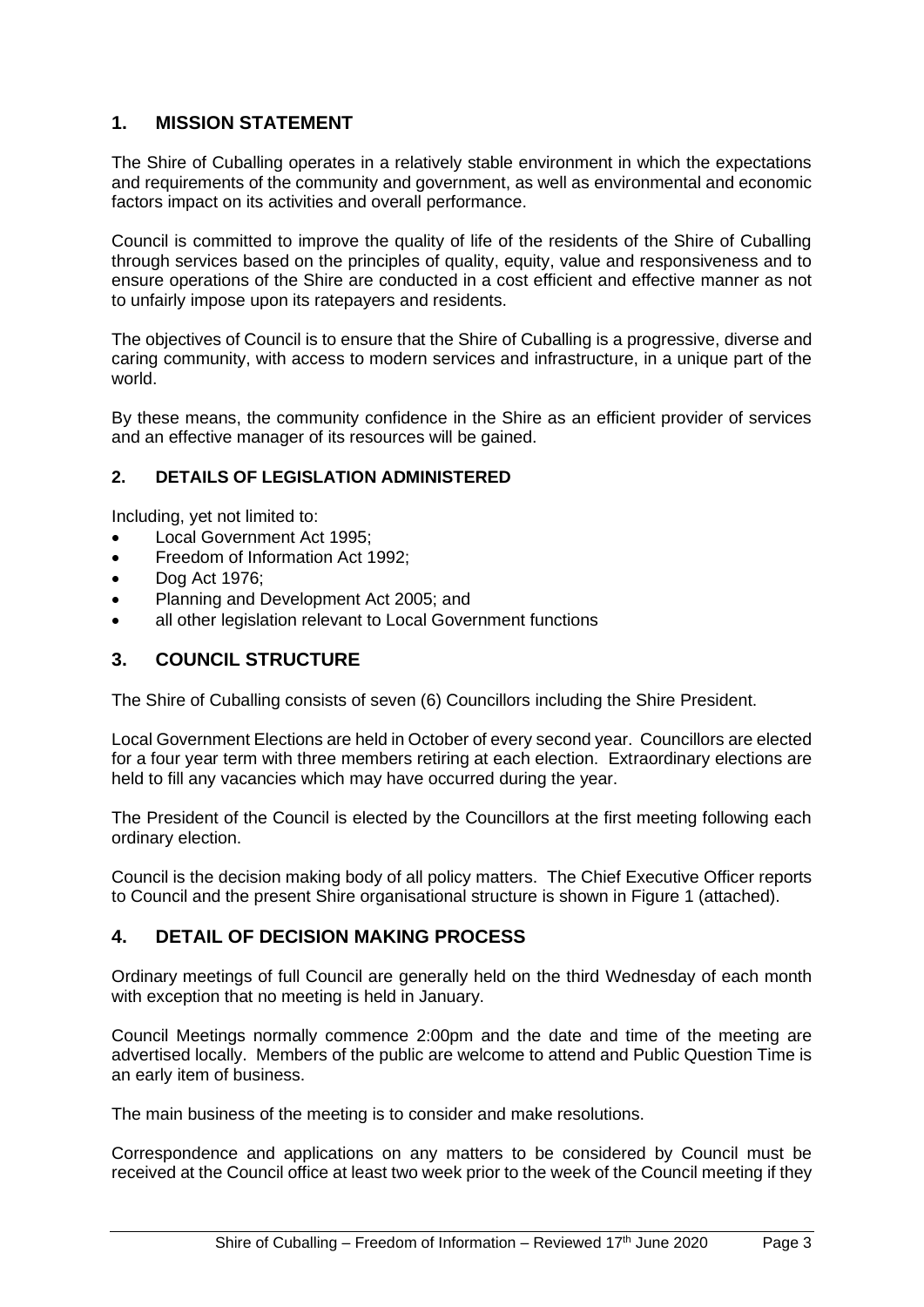are to be guaranteed of being dealt with at this meeting.

## **4.1 Minutes**

Minutes of Full Council are placed on display in Council's Library and on the Shire of Cuballing website within10 days after Ordinary Council Meeting.

## **5 SHIRE OF CUBALLING SHIRE COUNCILORS**

| Councillor M (Mark) Conley      | President               | Term expires October 2021 |
|---------------------------------|-------------------------|---------------------------|
| Councillor E (Eliza) Dowling    | <b>Deputy President</b> | Term expires October 2021 |
| Councillor S (Scott) Ballantyne |                         | Term expires October 2021 |
| Councillor D (Dawson) Bradford  |                         | Term expires October 2023 |
| Councillor R (Rob) Harris       |                         | Term expires October 2023 |
| Councillor D (Deb) Hopper       |                         | Term expires October 2023 |
|                                 |                         |                           |

Council has appointed the following as members of Committees of Council and as delegates of Council to the respective committee or organisation as included in the following table:

| <b>No</b>      | <b>Committee/Service</b>                                                 | <b>Delegate</b>                        | <b>Proxy</b>                        |
|----------------|--------------------------------------------------------------------------|----------------------------------------|-------------------------------------|
| 1              | <b>Audit Committee</b>                                                   | <b>All Councillors</b>                 | N/A                                 |
| 2              | <b>Cemeteries Advisory Committee</b>                                     | Cr Dowling                             | Cr Hopper                           |
| 3              | <b>Bush Fire Advisory Committee</b>                                      | <b>Cr Harris</b>                       | Cr Bradford                         |
| $\overline{4}$ | Dryandra Regional Equestrian Park<br><b>Management Committee</b>         | Cr Conley                              | Cr Ballantyne                       |
| 5              | Dryandra Voluntary Regional Organisation<br>of Councils (DVROC)          | Cr Conley                              | Cr Dowling CEO                      |
| 6              | Education (School Awards, etc)                                           | Cr Hopper                              | Cr Bradford                         |
| $\overline{7}$ | <b>Cuballing Wickepin Local Emergency</b><br><b>Management Committee</b> | Cr Conley                              | Cr Ballantyne                       |
| 8              | Popanyinning Progress Association                                        | Cr Hopper                              | Cr Dowling                          |
| 9              | Wheatbelt South Regional Road Group                                      | Cr Ballantyne                          | Cr Harris                           |
| 10             | <b>Great Southern Regional Waste Alliance</b>                            | Cr Conley                              | Cr Hopper                           |
| 11             | <b>Dryandra Country Visitors Centre</b>                                  | <b>Cr Bradford</b>                     | Cr Ballantyne<br>Deputy CEO         |
| 12             | Central Country Zone of WALGA                                            | Cr Conley<br>Cr Dowling                | Cr Hopper CEO                       |
| 13             | Development Assessment Panel                                             | Cr Conley<br>Cr Dowling                | Cr Ballantyne Cr<br><b>Bradford</b> |
| 14             | <b>Plant Management Review Group</b>                                     | <b>Cr Bradford</b><br><b>Cr Harris</b> |                                     |
| 15             | <b>Wheatbelt South Aged Housing Alliance</b>                             | Cr Dowling                             | Cr Conley                           |
| 16             | <b>Cuballing Volunteer Action Group</b>                                  | Cr Ballantyne                          | <b>Cr Harris</b>                    |

## **6 DELEGATIONS**

The Chief Executive Officer has the delegated authority from Council to make decisions on a number of specified administrative and policy matters. These delegations are listed in Council's Delegation Register and are reviewed by Council annually. The Chief Executive Officer has the power under the Local Government Act 1995 to sub-delegate these Authorities.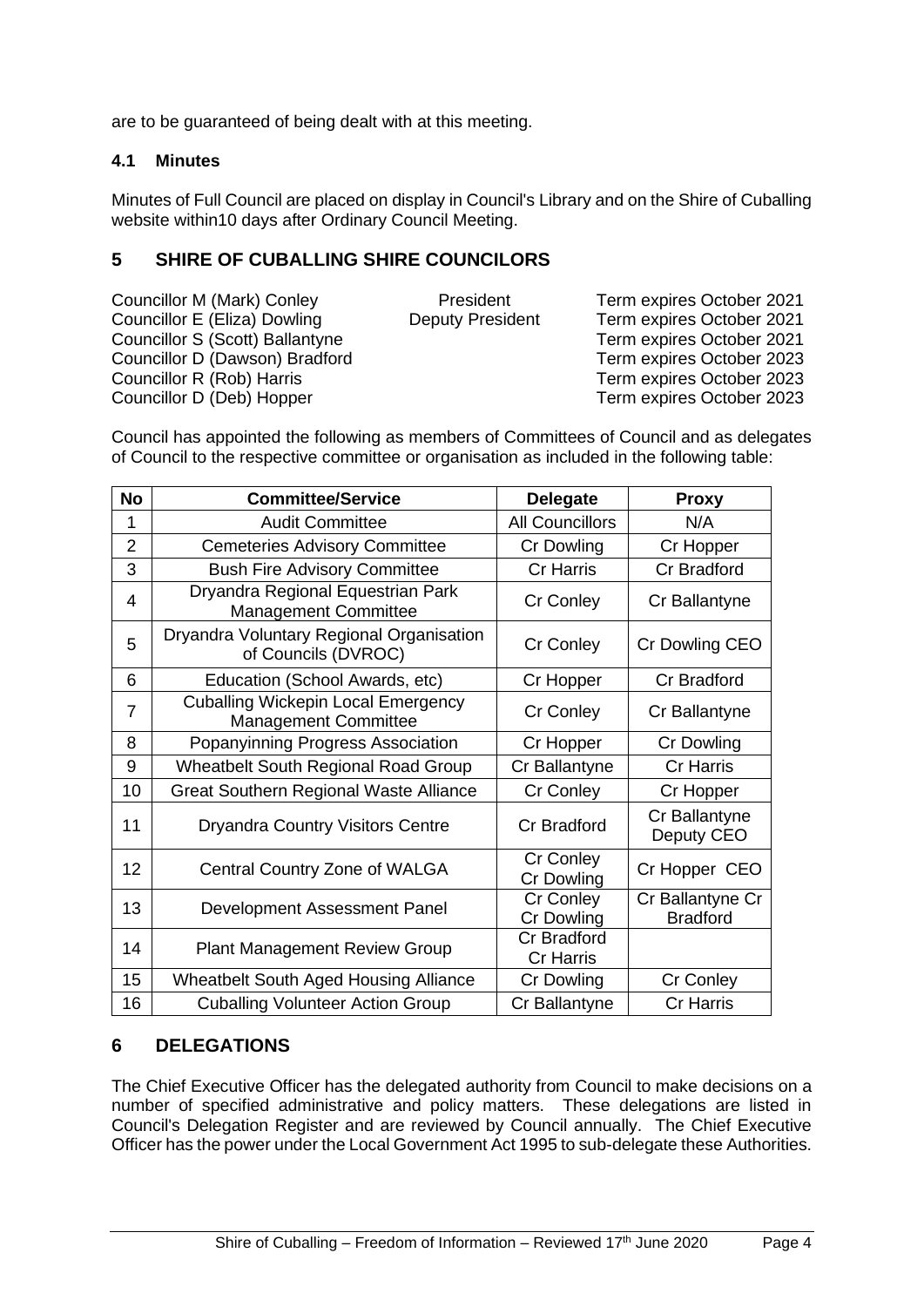In keeping with the legislative requirements:

- to determine policies to be applied by the Council in exercising its discretionary powers;
- to determine the type, range and scope of projects to be undertaken by the Council; and
- to develop comprehensive management plans, budgets, financial controls and performance objectives and indicators for the operations of the Council

The Council makes decisions which direct and/or determine its activities and functions. Such decisions include the approval of works and services to be undertaken, and the allocation of resources to works and services.

Decisions are also made to determine whether or not approvals are to be granted for applications from residents for various forms of development.

## **7 SERVICES FOR THE COMMUNITY**

Full Council makes decisions on policy issues relating to services that are provided for members of the public.

These services currently include, but one not limited to:

Roads/Footpaths/Kerbing<br>
Traffic Control Devices<br>
Street Lighting Waste Street Tree Planting<br>
Public Toilets<br>
Public Library<br>
Public Library **Public Toilets** Aged Persons Accommodation Parks and Reserves Dog /Cat Control **Planning Controls** Environmental Health Matters<br>
Town Planning<br>
Occupational Community Information Noxious Weed Controls Building Control **Citizenship Ceremonies** 

Street Lighting Waste Disposal Occupational Health and Safety

## **8 PUBLIC PARTICIPATION**

#### **8.1 Council Meetings**

Members of the public have a number of opportunities to put forward their views on particular issues before Council.

These are:

- 1. Deputations With the permission of the Presiding Officer or President, a member of the public can address a Committee or Council personally or on behalf of a group of residents for a period of time determined by the Committee and/or Council on any issue relevant to Council;
- 2. Presentation to Council with prior notification, approval and arrangement with Council, a member of the public can address Council on any issue relevant to Council;
- 3. Petitions Written petitions can be addressed to the Council on any issue within the Council's jurisdiction;
- 4. Written Requests A member of the public can write to the Council on any Council policy, activity or service; and
- 5. Elected Members Member of the Public can contact their Elected Members of Council, to discuss any issue relevant to Council.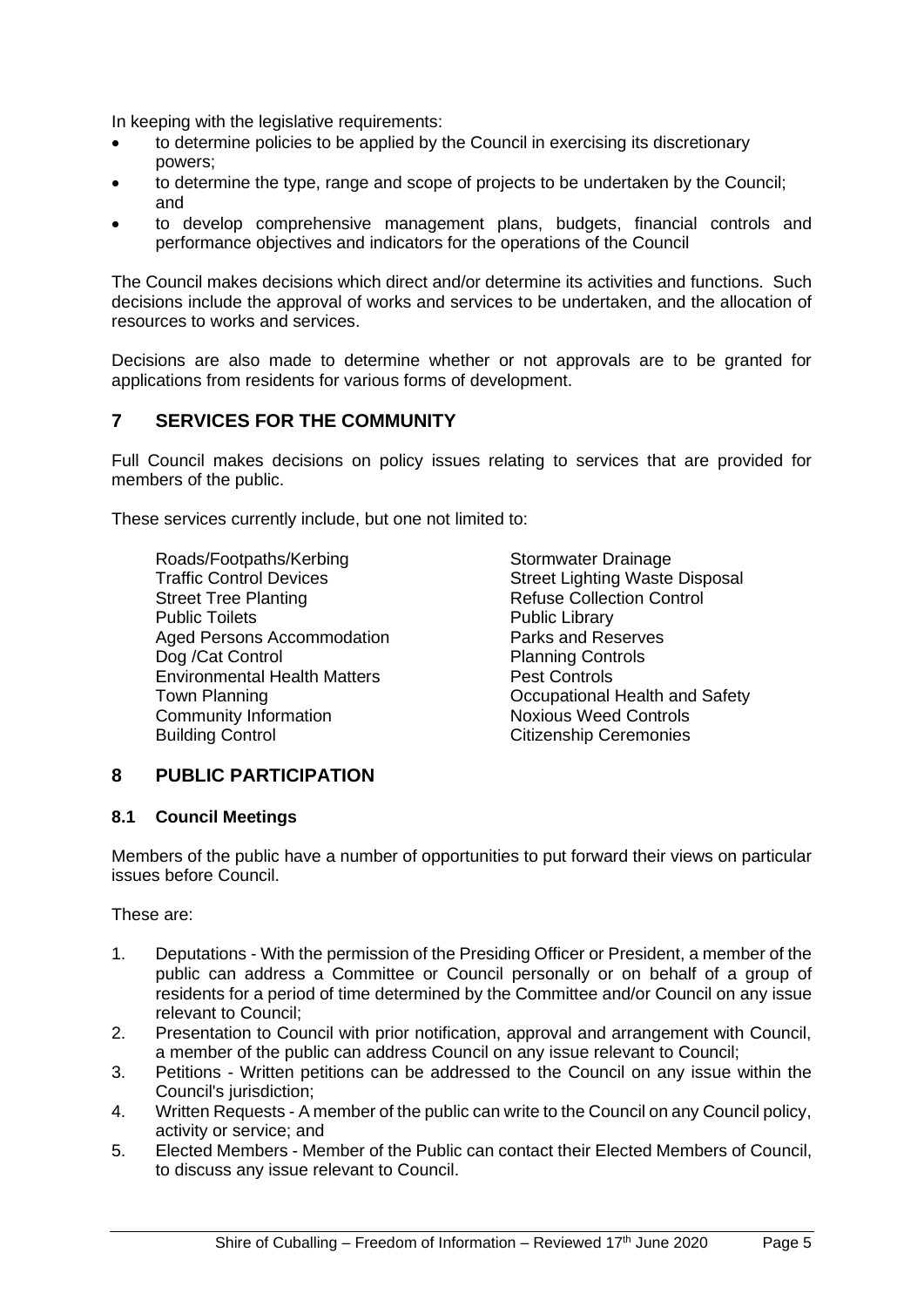Council allocates at least 15 minutes at each Council Meeting for electors and members of the public to ask questions of Council without the need for prior notice or reservation. The time allocated to public questions is scheduled soon after the start of each Council Meeting.

### **8.2 Community Consultation**

The Council consults with local residents on particular issues that affect their neighbourhood as per the following examples:

- 1. Electors are invited to attend the annual general meeting of electors to discuss any specific issues over a large range of topics. All residents may attend, but only electors on the Council Electoral roll, are eligible to vote
- 2. Working Party/Sub-Committee Local residents are invited to work with Members of Council and staff, to develop strategies to address various matters as they may arise.

## **9 ACCESS TO DOCUMENTS**

#### **9.1 Documents Available for Inspection**

The following documents are available for public inspection at the Council Office or on the Shire of Cuballing website free of charge.

Members of the public may purchase printed copies of these documents and the charges are shown below:

| <b>Document</b>                            | Fee                          |
|--------------------------------------------|------------------------------|
| Council Agenda                             | at the set photocopying rate |
| <b>Council Minutes</b>                     | at the set photocopying rate |
| <b>Policy Manual</b>                       | at the set photocopying rate |
| <b>Council Budget</b>                      | at the set photocopying rate |
| <b>Council Annual Financial Statements</b> | at the set photocopying rate |
| <b>Council Local Laws</b>                  | at the set photocopying rate |
| <b>Community Strategic Plan</b>            | at the set photocopying rate |
| <b>Corporate Business Plan</b>             | at the set photocopying rate |
| Long Term Financial Plan                   | at the set photocopying rate |
| <b>Workforce Plan</b>                      | at the set photocopying rate |
| <b>Asset Management Plans</b>              | at the set photocopying rate |
| <b>Rates Assessment Book</b>               | \$50                         |
| <b>Delegation Register</b>                 | at the set photocopying rate |
| <b>Building Plans</b>                      | at the set photocopying rate |
| Council Town Planning Scheme No. 2         | \$33                         |
| <b>Consolidated Roll</b>                   | \$10                         |
| <b>Owner &amp; Occupier Roll</b>           | \$10                         |

## **10 OTHER INFORMATION REQUESTS**

#### **10.1 FOI Operations:**

It is the aim of the agency to make information available promptly and at the least possible cost, and whenever possible documents will be provided outside the FOI process.

If information is not routinely available, *the Freedom of Information Act 1992* provides the right to apply for documents held by the agency and to enable the public to ensure that personal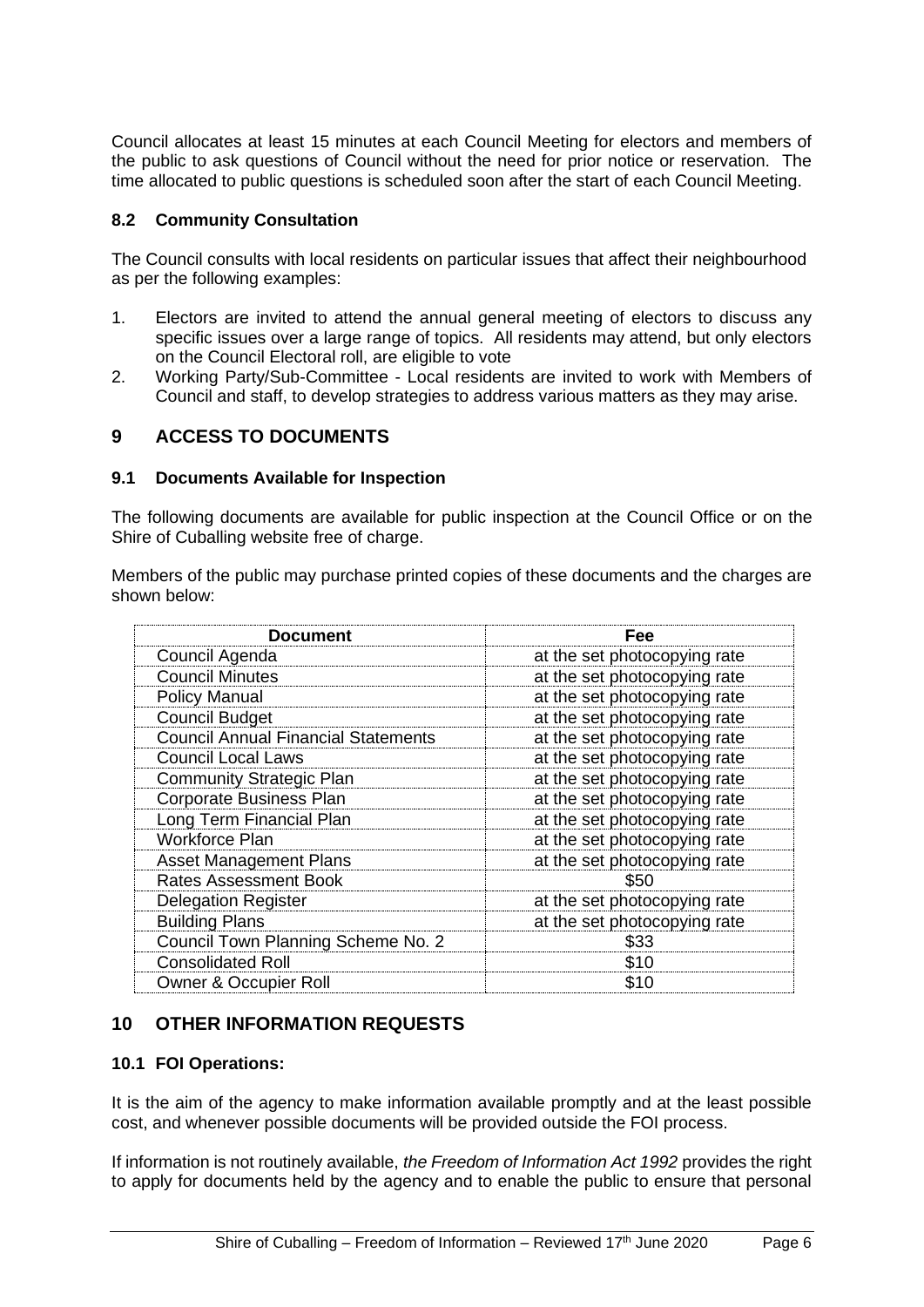information in the document is accurate, complete, up to date and not misleading.

#### **10.2 Freedom of Information Applications:**

Access applications have to:

- be in writing,
- give enough information so that the documentation requested can be identified;
- give an Australian address to which notices can be sent; and
- be lodged at the agency with any application fee payable.

Applications and enquiries should be addressed to the Freedom of Information Coordinator:-

#### **Postal Address:**

Shire of Shire of Cuballing PO Box 13 CUBALLING WA 6311

**In Person:** Shire of Cuballing Administration Building 22 Campbell Street CUBALLING WA 6311

An application will be acknowledged in writing and the applicant will be notified of the decision within 45 (calendar) days.

#### **10.3 Freedom of Information Charges**

A scale of fees and charges are set under the Freedom of Information Regulations 1993. Apart from the application fee for non – personal information all charges are discretionary. The charges are as follows:-

| 1. | Type of Fee<br>Personal information about the applicant<br>Application fee (for non-personal information)                             | No Fee<br>\$30     |
|----|---------------------------------------------------------------------------------------------------------------------------------------|--------------------|
| 2. | Type of Charge<br>Charge for time dealing with application (per hour, or pro rata)time<br>supervised by staff (per hour, or pro rata) | \$30               |
|    | Photocopying staff time (per hour, or pro rata)                                                                                       | \$30               |
|    | Per photocopy (Black & White)                                                                                                         | 0.33               |
|    | Transcribing from tape, film or computer (per hour, or pro rata                                                                       | \$30               |
|    | Duplicating a tape, film or computer information                                                                                      | <b>Actual Cost</b> |
|    | Delivery, packaging and postage                                                                                                       | <b>Actual Cost</b> |
| 3. | <b>Deposits</b>                                                                                                                       |                    |
|    | Advance deposit may be required of the estimated charges                                                                              | 25%                |
|    | Further advance deposit may be required to meet the charges for<br>dealing with the application.                                      | 75%                |

For financially disadvantaged applicants or those issued with prescribed pensioner concession cards, the Charge is reduced by 25%.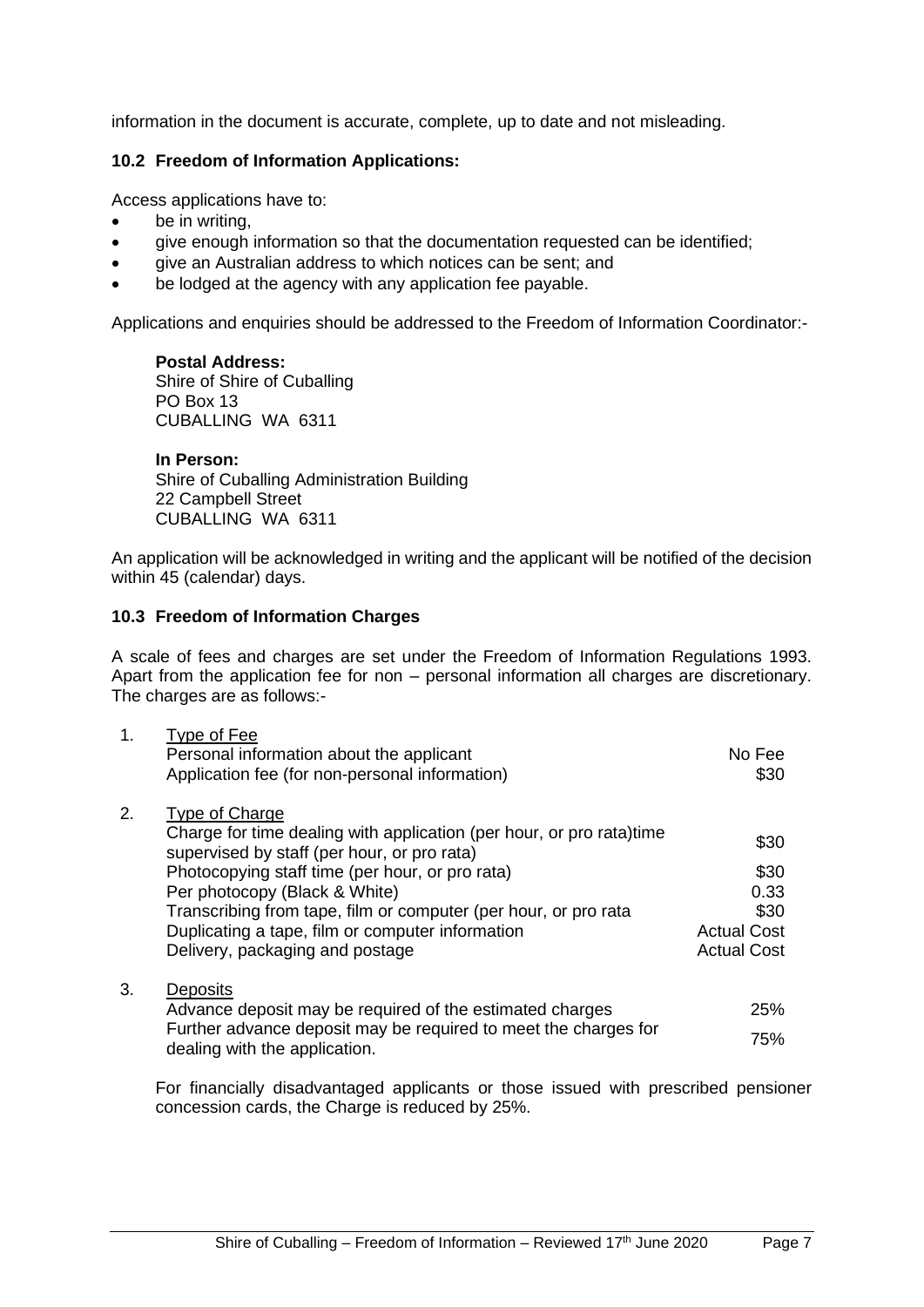## **11 ACCESS ARRANGEMENTS**

Access to documents can be granted by way of inspection of a document, a copy of a computer disk or USB drive.

## **12 NOTICE OF DECISION**

As soon as possible, but in any case within 45 days, the applicant will be provided with a notice of decision which will include details such as –

- the date the decision was made:
- the name and designation of the officer who made the decision;
- if the document is an exempt document the reasons for classifying the matter exempt or the fact that access is given to an edited document;
- information on the right to review and the procedures to be followed to exercise those rights.

## **13 REFUSAL OF ACCESS**

Applicants who are dissatisfied with a decision of the agency are entitled to ask for an internal review by the agency. Applications should be made in writing within 30 days of receiving the notice of decision.

Applicants will be notified of the outcome of the review within 15 days.

If the applicant disagrees with the result the applicant can apply to the Information Commissioner for an external review, and details would be advised to applicants when the internal review is issued.

## **14 ATTACHMENTS**

Attachment 1 - Application for Access to Documents

Figure 1 – Shire of Cuballing Organisational Structure at  $31<sup>st</sup>$  May 2020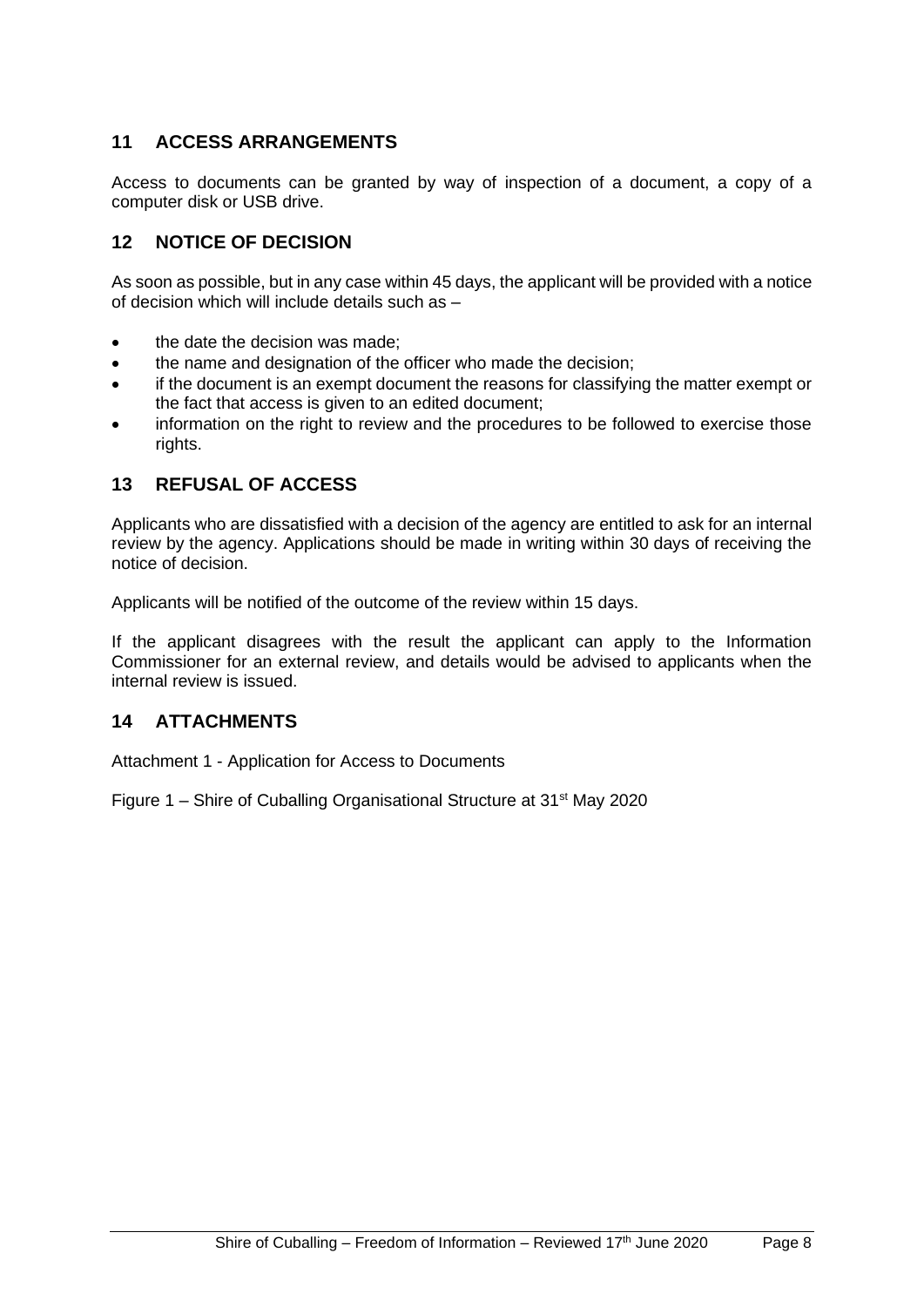Attachment 1 - Application for Access to Documents

SHIRE OF CUBALLING PO Box 13 Cuballing WA 6311

Phone: 08 9883 6031 Email: enquiries@cuballing.wa.gov.au

#### **APPLICATION FOR ACCESS TO DOCUMENTS (Under Freedom of Information Act 1992, S.12)**

| <b>Details of Applicant:</b>                                                         |        |         |     |  |           |
|--------------------------------------------------------------------------------------|--------|---------|-----|--|-----------|
| <b>Given Names:</b>                                                                  |        |         |     |  |           |
| <b>Australian Postal Address:</b>                                                    |        |         |     |  |           |
| Postcode:                                                                            | Phone: | Mobile: |     |  |           |
| If application is on behalf of an organisation:                                      |        |         |     |  |           |
| <b>Name of Organisation/Business:</b>                                                |        |         |     |  |           |
| Details of Request: (please<br>Personal documents<br>Non-personal documents<br>tick) |        |         |     |  |           |
| I am applying for access to document(s) concerning:                                  |        |         |     |  |           |
|                                                                                      |        |         |     |  |           |
| Form of Access (please tick appropriate box)                                         |        |         |     |  |           |
| I wish to inspect the document(s)                                                    |        |         | Yes |  | <b>No</b> |
| I require a copy of the document(s)                                                  |        |         | Yes |  | No        |
| Yes<br>I require access to another form<br>No                                        |        |         |     |  |           |
| (Specify)                                                                            |        |         |     |  |           |

#### **Fees and Charges:**

Attached is a cheque/cash to the amount of \$\_\_\_\_\_\_\_\_\_\_\_\_\_\_ to cover the application fee. I understand that before I obtain access to documents I may be required to pay processing charges in respect of this application and that I will be supplied with a statement of charges if appropriate.

Applicants Signature: Date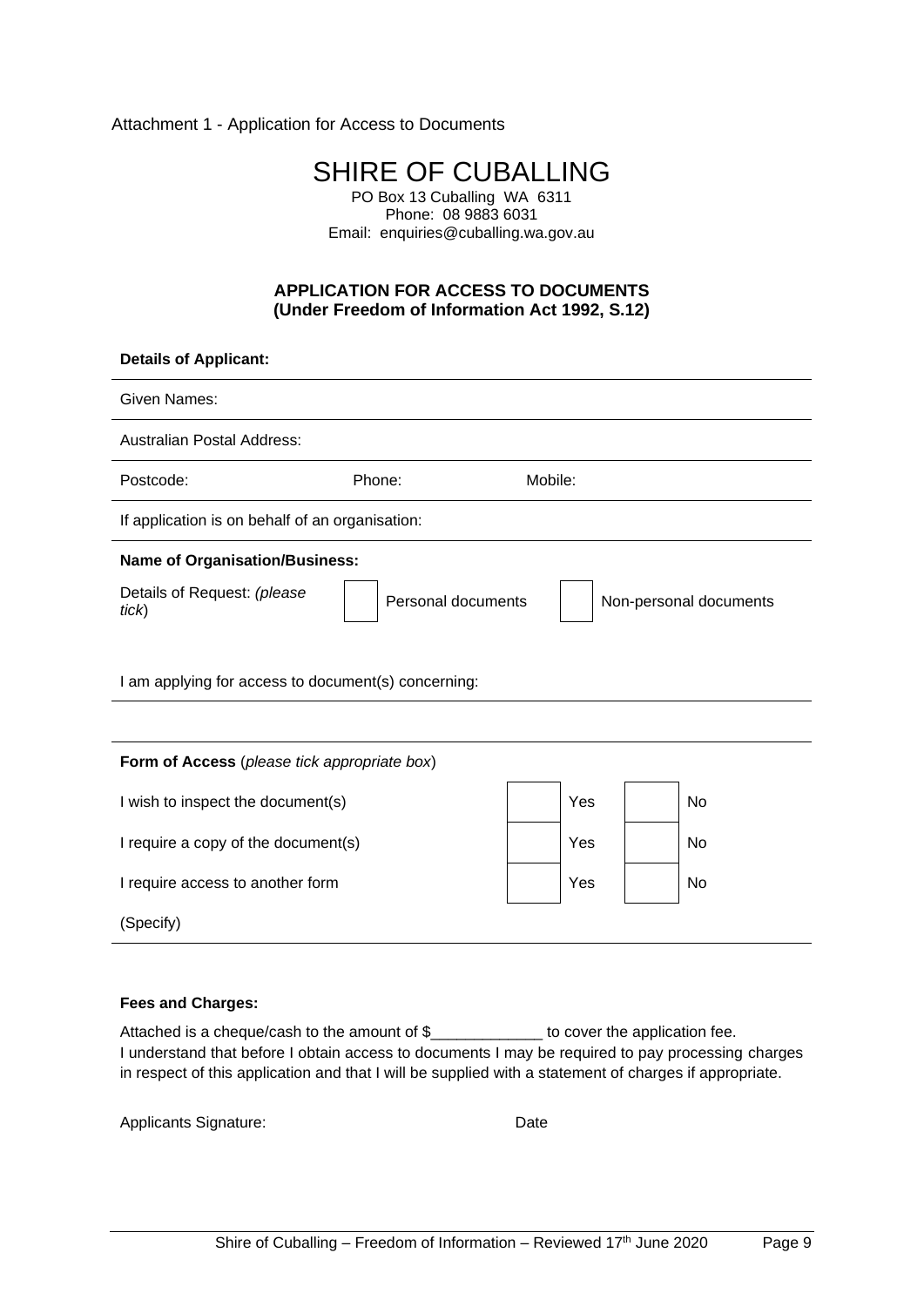## **NOTES**

#### **Freedom of Information Applications**

- Please provide sufficient information to enable the correct document(s) to be identified.
- The Shire of Cuballing may request proof of your identity.
- If you are seeking access to a document(s) on behalf of another person, the agency will require authorisation, usually in writing.
- Your application will be dealt with as soon as practicable (and, in any case, within 45 days) after it is received.
- Further information can be obtained from the Office of the Information Commissioner. The Freedom of Information Act is available for purchase from the State Government Bookshop, 815 Hay Street, Perth (Telephone: 9222 8216)

#### **Forms of Access**

You can request access to documents by way of inspection, a copy of a document, a copy of an audio or video tape, a computer disk, a transcript of a recorded document or of works recorded in shorthand or encoded form, or a written document in the cost of a document from which words can be reproduced in written form.

Where the agency is unable to grant access in the form requested, access may be given in a different form.

#### **Lodgement of Applications**

Applications may be lodged by post or in person at:-

Shire of Cuballing PO Box 13 CUBALLING WA 6390

| (Office Use Only) |  |
|-------------------|--|
|                   |  |

| FOI Reference Number:                                                                                                        |                                               |
|------------------------------------------------------------------------------------------------------------------------------|-----------------------------------------------|
| Received on: ____________________                                                                                            | Deadline for response _______________________ |
|                                                                                                                              |                                               |
| Proof of Identity (if applicable)                                                                                            |                                               |
| Type<br><u> 1989 - Johann Barbara, martin din bashkar a shekara ta 1989 - An tsara tsara tsara tsara tsara tsara tsara t</u> | Sighted                                       |